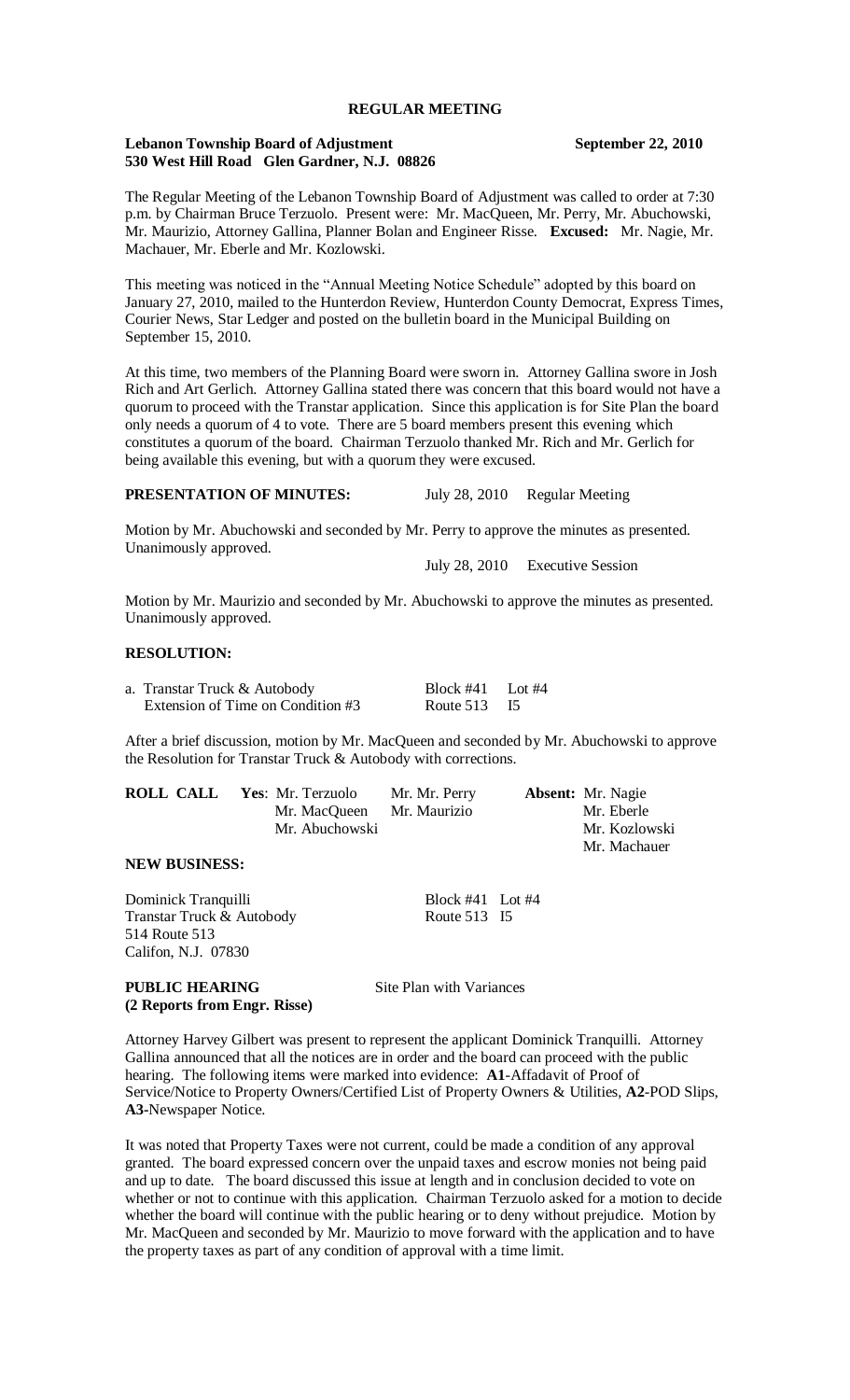### **Lebanon Township Board of Adjustment September 22, 2010 Page 2**

| <b>ROLL CALL</b> | Yes: Mr. MacQueen | <b>No:</b> Mr. Terzuolo |
|------------------|-------------------|-------------------------|
|                  | Mr. Maurizio      | Mr. Perry               |
|                  | Mr. Abuchowski    |                         |

At this time Engineer Steven Parker for the applicant was sworn in to give testimony. Engineer Parker said that the plans were revised per Engineer Risse"s letter dated August 5, 2010 and September 9, 2010. Engineer Parker asked to have the revised plans marked into evidence. Attorney Gallina had the revised site plan marked as **A4**-Revised Site Plan prepared by Engineer Parker dated May 27, 2010 consisting of 9 pages with revision dated August 31, 2010. Engr. Risse Letter dated September 9, 2010 was marked into evidence as **A5.** Engineer Parker reviewed for the board the site plan which shows the storage units in the front portion of the board. Even though these are revised plans, they are basically the same as before. Engineer Parker went over the key issues listed in Engineer Risse"s letter. The existing facility is proposed to remain operational during construction. Engineer Risse suggested the applicant provide a construction staging plan that designates the locations of employee parking, customer parking, equipment and materials storage and the means of segregating these elements from the proposed construction activities. Engineer Parker noted the staging plan is on the current site plan on page 6. There is a lot area variance requested. The ordinance allows 40% coverage, at the present time there is 52.4% and the proposed coverage is 41.4%. The fire tank has been moved to the opposite side of the driveway. It is now on the northern side of the entrance driveway away from the retaining wall. Engineer Risse questioned the site lighting and pedestrian access for patrons and employees during construction. Engineer Parker stated there will be a sign to indicate where the patrons will go and also for the employees. There is a proposed addition to the warehouse in the back of the shop to house the welding and sandblasting operations which will be enclosed. Engineer Risse recommended a developer"s agreement as a condition of any approval to ensure that all improvements are installed to his satisfaction. Engineer Parker said the applicant agrees to the agreement and that the fire tank will be installed prior to any construction.

Engineer Parker referred to Sheet 3 of the layout plan. The first three items have been addressed. Item #4, the plan proposes 6" thick reinforced concrete pad constructed adjacent to the new warehouse addition. Per Engr. Risse's letter the plans still do not show how the new slab is to be tied into the existing slab. During Engineer Parker"s testimony, Planner Bolan interjected that instead of going through every sheet, the board should deal with the key issues. In Engineer Risse"s letter he still has the key issue of the staging plan which was provided but is not adequate. Planner Bolan stated that the board still has no building elevations and still doesn"t know how the internal circulation works and asked how you access the building. At this point, Chairman Terzuolo suggested to Attorney Gallina to have Planner Bolan and Engineer Risse sworn in to give testimony. Both professionals were sworn in at this time. Engineer Risse noted the staging plan is basically there, but there are no details for the barriers and signage for construction entering with two places on the plan and there are no details. Engineer Parker said that construction access will be along the northern side of the existing building. Both the construction vehicles and employees will come in the driveway, they will drive around the building to the south side, employees will be able to park and construction can store equipment and stage the materials needed for that day. Engineer Parker said they will do whatever the board engineer wants for barricades. Engineer Risse stated that details should be put on the plan.

During the discussion, it was noted that the portable tent is 1,275 square feet and the additional impervious coverage is 3,200 square feet over what is allowed by ordinance. Planner Bolan said in all the years he has been with the board, he has never seen the board approve a portable tent on a site plan. The purpose of the site plan is to bring the conditions on the site up to date. Planner Bolan stated that he doesn't understand why the applicant is using a tent for storage of materials and equipment. It doesn't seem appropriate having a tent as an industrial use in an Industrial Zone. The board discussed this issue at length and in conclusion it was suggested to the applicant to build another building for the storage of materials and equipment.

At this point, Chairman Terzuolo asked to go back for discussion on the fire tank and asked to have the fire tank installed first. Engineer Risse noted the ordinance requires that prior to issuance of a building permit the fire tank is to be installed. Mr. MacQueen referred to Planner Bolan"s letter regarding the standards. Planner Bolan said that all of the standards should be gone through by the applicant since there has been no testimony about the performance standards which he referred to in his letter. Also, there should be testimony about the operation and nothing is shown in the site plan regarding the operation. Attorney Gilbert asked Engineer Parker to go through the site plan with what the applicant is looking to do. During Engineer Parker"s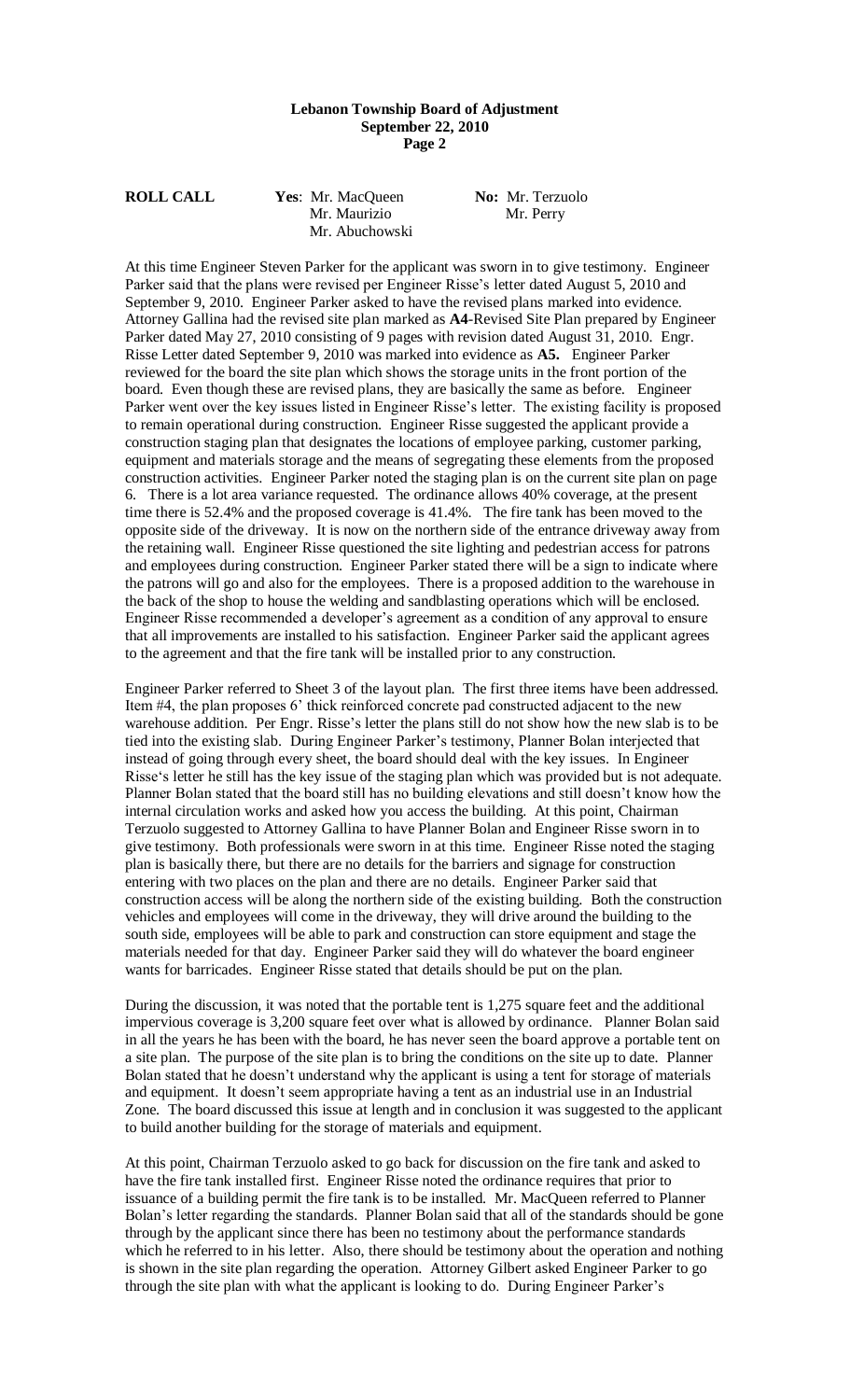## **Lebanon Township Board of Adjustment September 22, 2010 Page 3**

testimony, he stated the site was designed for a much larger impervious coverage than what is there now. Sheet 2 illustrates what is going on at the site right now. The amount of impervious coverage which includes gravel area is shown and it exceeds 52%. Engineer Parker said they are proposing as part of the application is to clearly define the limits of the operation where the storage materials are going to be, where the driveways, buildings are to be located. This site plan provides a new layout, an efficient use of the property and allows for the operation of the business in a satisfactory manner.

The proposed addition will be located to the south of the existing building; there will be an increase in parking. The storage area is in the back of the building and is really for a staging for where trucks that are waiting to be worked on or waiting to be picked up are parked. Engineer Parker stated the excess gravel area will be removed. It will be seeded and stabilized and planted as lawn. Attorney Gilbert asked Engineer Parker to address the lighting. The lighting for the Transtar business will be on timers and they will coincide with the hours of operation for the business per Engineer Parker. Attorney Gilbert referred to the concrete pad. Engineer Parker said the pad is directly behind the proposed addition. Once the addition is in place, there is going to be a sandblasting booth installed inside the addition. The booth will be contained entirely inside the building along with the painting booth.

Attorney Gilbert asked about the noise element. Engineer Parker said he has been out to the site and walked the site and said the noise he heard sounded like a riding lawnmower. Engineer Parker said he is not an acoustical engineer and doesn"t have sound equipment to measure noise levels. Attorney Gilbert asked Engineer Parker about the landscaping. Engineer Parker stated there will be landscaping along the northerly and westerly sides of the self-storage area with Evergreens, also along the rear property line which will include some street tree type vegetation.

Chairman Terzuolo announced that the board will take a break at this time. The board recessed at 9:00 pm. When the board reconvened at 9:09 pm. Engineer Parker continued with his summary of his testimony. During his summary, the following items were marked into evidence: **A6-** Rendering of the Self-Storage Buildings, **A7**-Set of Elevations consisting of 3 pages prepared by Wedgcor Inc. Building Systems dated April 21, 2008. Mr. Abuchowski noted the big issue at the beginning of all this was the noise that came from the work being done on the property. Mr. Abuchowski asked if there was anything that can be done to mitigate the sound along with the sand from the sandblasting. Attorney Gilbert said that everything will be done inside of the building. Mr. MacQueen asked for all the specifications regarding the dust and its removal, the reusing of the sand along with the junk and asked for the length, width, height. Chairman Terzuolo asked if the board had questions of Engineer Parker. Several board members asked questions. At the conclusion of the board"s questions, Chairman Terzuolo opened the hearing to the public for questions. Attorney James Knox who represents the Grossmans had questions of Engineer Parker.

At the conclusion of Attorney Knox"s questions, Chairman Terzuolo asked if there were any other questions by interested parties. There were none. Chairman Terzuolo took the questions back to the board professionals. Engineer Risse spoke on the landscaping and suggested the retaining wall be put on the landscaping plan. Planner Bolan questioned the employee parking area during construction. Planner Bolan also questioned the elevations on the sheets regarding the front elevation, which doesn"t match up with the current site plan. The right elevation as you face the building is where the garage doors are shown. There was lengthy discussion on this issue. Planner Bolan noted the plan states this rendering is not for reproduction and doesn"t know whether the board can use this to review the self-storage buildings. Mr. MacQueen said the same with the proposed building/warehouse in the rear; the board needs to know all the correct elevations. Planner Bolan questioned Engineer Parker regarding the sandblasting booth and if it will accommodate the maximum building and the maximum vehicle that will be utilized. Engineer Parker said when they come back they will submit more information, more detailed information on the sandblasting booth. Planner Bolan asked Engineer Risse about the lighting. Engineer Risse said even though the presentation of the lighting met the ordinance; the board will still need the cut sheets to be added to the plan to show the actual light fixtures and will need to show a schematic of each of the light fixtures. Planner Bolan said since the applicant will be returning, his letter identified sections of the ordinance that have performance standards for non residential uses, air pollution, specifically dust, fumes, odors, waste, glare and noise. They can also address these items in reference to the sandblasting booth and painting booth.